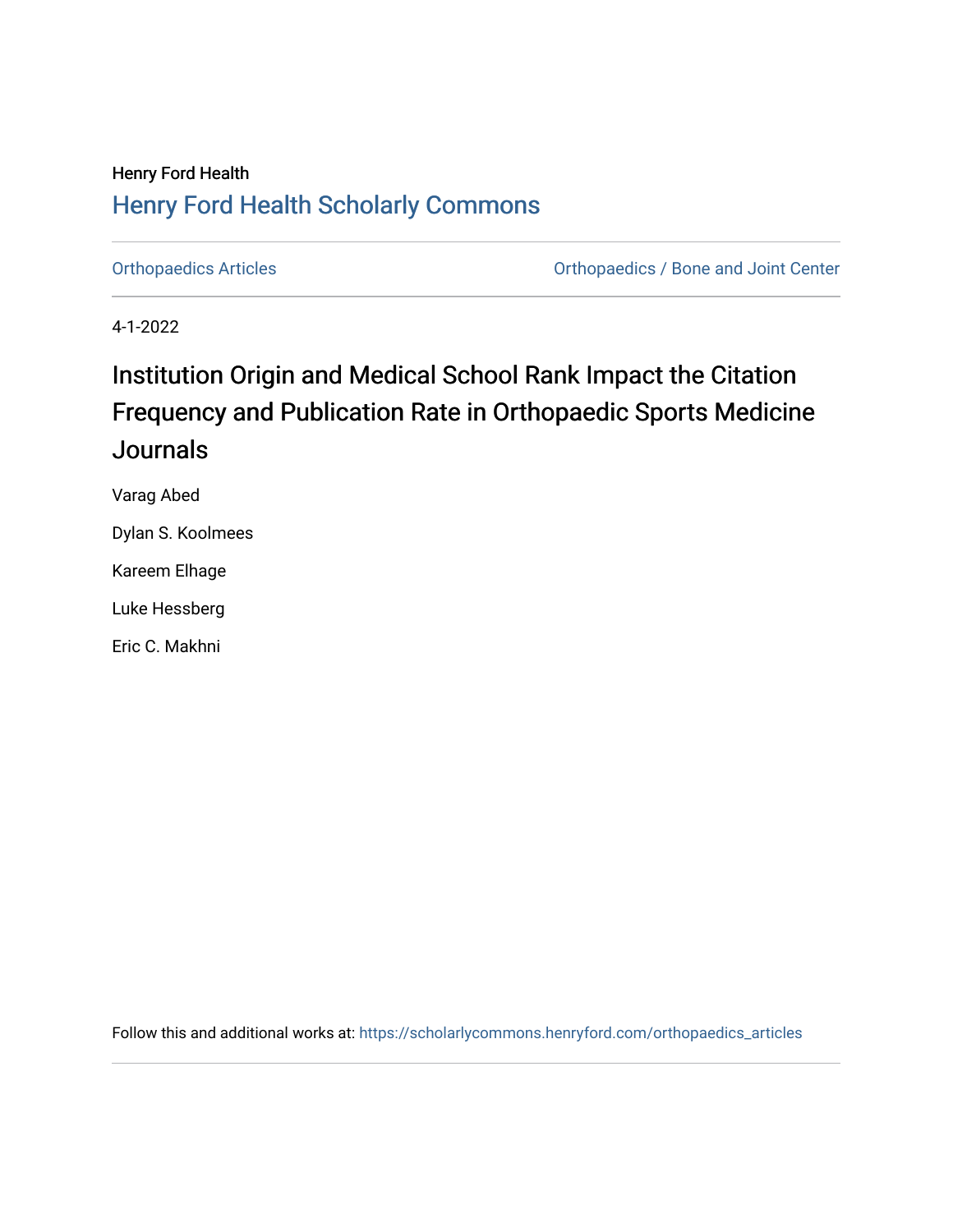## Institution Origin and Medical School Rank Impact the Citation Frequency and Publication Rate in Orthopaedic Sports Medicine Journals



Varag Abed, B.S., Dylan S. Koolmees, B.S., Kareem Elhage, B.A., Luke Hessburg, B.A., and Eric C. Makhni, M.D., M.B.A.

Purpose: To examine the trends between various categories of institutions with their respective published orthopaedic sports medicine content and to determine the publication output and citation rate from the 25 highest-ranked medical schools compared with lower-ranked institutions. Methods: Publications between 2015 and 2019 from the American Journal of Sports Medicine, Journal of Bone and Joint Surgery, Journal of Shoulder and Elbow Surgery, Clinical Orthopaedics and Related Research, and Arthroscopy were categorized into university/university affiliated hospitals, non-university affiliated teaching hospitals, public/semi-government research institutes, nonprofit research institutes, private sector institutions, government institutions, and other institutions. Citation rates were collected from PubMed for the first and corresponding author. Similarly, corresponding authors were stratified by U.S. News and World Report 2021 medical school research rankings. Results: Of the 12,152 publications identified, 5,044 publications met the inclusion criteria. Nonprofit research institutions garnered the greatest number of citations on average (6.44 based on first author, SD 8.83,  $n = 214$ ; 6.62 based on corresponding author, SD 9.65,  $n = 208$ ;  $P < .001$ ), while university/university-affiliated hospitals produced the majority of published articles (77.0% based on first author, 76.8% based on corresponding author), but had lower average citation rates (4.48 based on first author, SD 6.67, n = 3,886; 4.44 based on corresponding author, SD 6.55, n = 3,873; P < .001). Furthermore, of 1953 medical school publications, the top 25 accounted for 53.1% of publications; however, there was no statistical difference between their citation rates and those of lower rankings ( $P = 0.47$ ). Conclusions: Publications are cited at different rates, depending on their institution of origin. In addition, high-ranking medical schools produce a disproportionately greater output of publications than lower-ranking schools, but there is no statistically significant difference in citation rates on an individual publication basis. Clinical Relevance: Knowing how an institution's ranking influences publication and citation rates can help us understand bias in the scientific literature.

The reduction of bias is important for producing high-quality research. However, as rankings and prestige of academic institutions are in part attributed to their publication output, publication bias may arise. $<sup>1</sup>$  $<sup>1</sup>$  $<sup>1</sup>$ </sup> Academic institutions are pressured to produce more publications, and while this finding likely applies to

2666-061X/201262

<https://doi.org/10.1016/j.asmr.2021.09.005>

basic science research, the same could be true for clinical research, as millions of people have coauthored at least one biomedical paper from various institutions.<sup>[2](#page-6-1)</sup> Ioannidis $<sup>2</sup>$  $<sup>2</sup>$  $<sup>2</sup>$  has explored the various biases that exist in</sup> clinical research, stating that universities and other institutions demand a high output of publications by their researchers, potentially at the expense of clinical practicality. As a result, understanding the impact of research according to specific institution types in which they originate is important, which could influence where physicians interested in research would consider employment to publish high-impactful research.

With an increased push toward evidence-based medicine, the impact factor of a journal becomes increasingly important as this characteristic is a reflection of the readership's trust in the quality of their information. Impact factor is a metric that is used to measure the importance of a journal within its field and has been used to determine guidelines for

From the Henry Ford Health System, Detroit, Michigan, U.S.A.

The authors report that they have no conflicts of interest in the authorship and publication of this article. Full ICMJE author disclosure forms are available for this article online, as supplementary material.

Received July 25, 2020; accepted September 7, 2021.

Address correspondence to Eric C. Makhni, M.D., M.B.A., Henry Ford Health System, 2799 W. Grand Blvd., Detroit, MI 48202. E-mail: [emakhni1@hfhs.org](mailto:emakhni1@hfhs.org)

2021 Published by Elsevier Inc. on behalf of the Arthroscopy Association of North America. This is an open access article under the CC BY-NC-ND license (<http://creativecommons.org/licenses/by-nc-nd/4.0/>).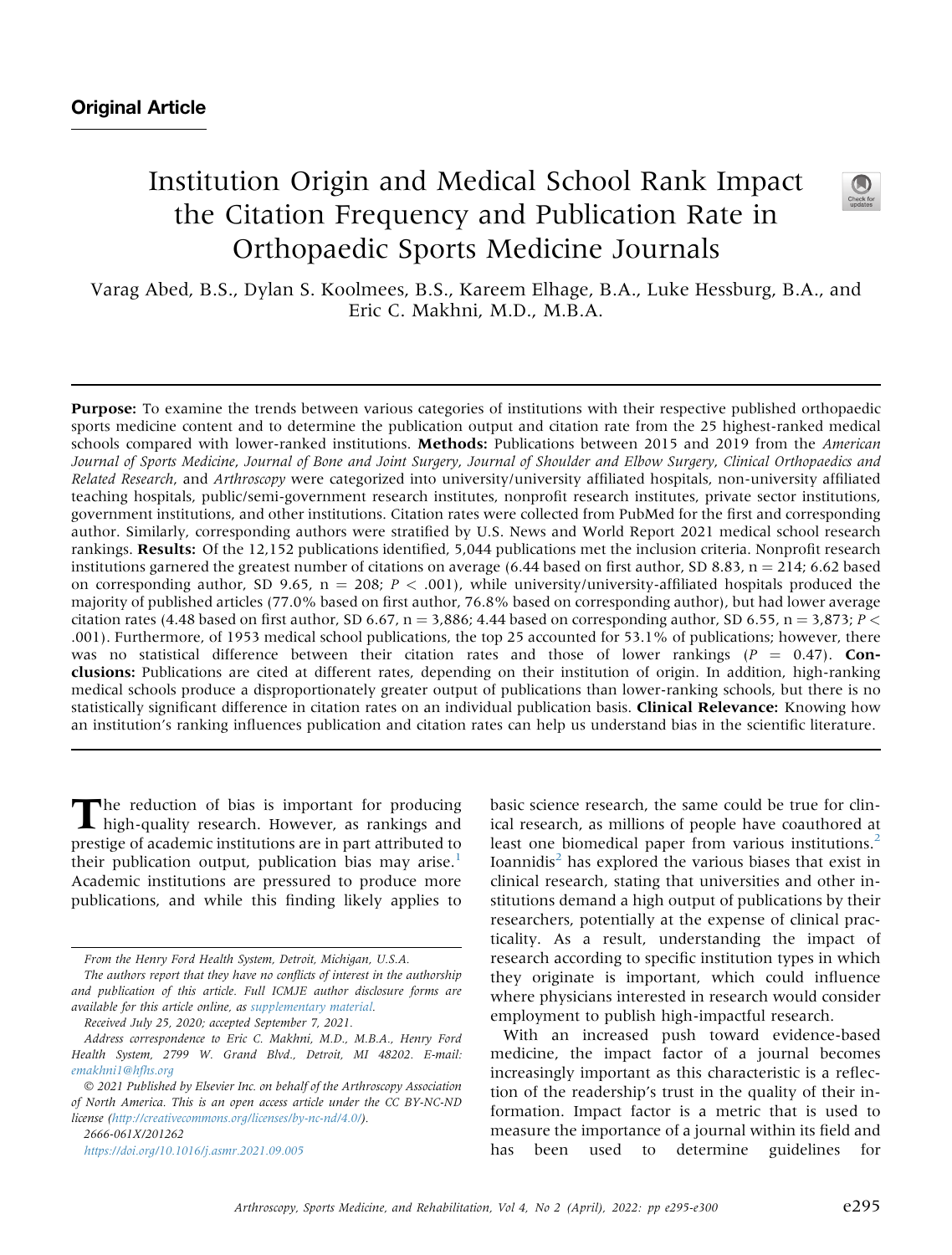evidence-based medical practices.<sup>[3](#page-6-2)</sup> It is determined by the number of citations a publication receives $4$  and has been calculated for many orthopaedic journals.<sup>[3](#page-6-2)</sup> Previous studies have sought to determine which countries are publishing the most orthopaedic-related research to determine the trends of publications as well as the quality and quantity of publications from several countries and have found that the United States is consistently publishing significantly more than any other country. $5-8$  However, the publication output and number of citations received based on the type of institution or specific institutions themselves has yet to be elucidated in the field of orthopaedic sports medicine.

The purposes of this study are to examine the trends between various categories of institutions with their respective published orthopaedic sports medicine content and to determine the publication output and citation rate from the 25 highest-ranked medical schools compared with lower-ranked institutions. Our primary null hypothesis was that there would be no difference between institution category and citation rate for orthopaedic research, while additionally, our secondary null hypothesis was that the top 25 medical schools would not produce a significantly greater amount of orthopaedic sports medicine related research, with an overall greater citation rate as well.

#### **Methods**

#### Study Selection

The data gathered for this study were obtained from 5 major orthopaedic journals from the years 2015 to 2019. These include the American Journal of Sports Medicine (AJSM), Journal of Bone and Joint Surgery (JBJS), Journal of Shoulder and Elbow Surgery (JSES), Clinical Orthopaedics and Related Research (CORR), and Arthroscopy. These journals were chosen as they represent the 1st (AJSM), 2nd (JBJS), 4th (Arthroscopy), 5th (CORR), and 12th (JSES) highest ranked orthopaedic journals based on impact factor<sup>[3](#page-6-2)</sup>. The 3rd and 6th-11th journals were not selected, as they did not include a sufficient number of sports medicine publications. First, extraction of all shoulder-, elbow-, and sports medicine-relevant publications was performed. Publications pertaining to orthopaedic hand, non-sports foot and ankle, spine, oncology, trauma, prosthetics, and total joint reconstruction (besides total shoulder arthroplasty), congenital diseases, and autoimmune diseases were excluded. Editorials, society newsletters, specialty updates, errata, abstracts, and correspondences were all excluded as well.

## Data Collection

While we gathered the articles, both the first and corresponding author affiliations were acquired in case

they have different affiliations. In the instances where an author would have multiple personal affiliations, the first one listed would be used. Citation rate was defined as the number of times an article was cited according to PubMed. The number of citations listed on PubMed for each article were recorded, and each article was classified twice, first based on the first author's institution, and second from the corresponding author's institution. Using a modified classification system derived from Hottenrott and Lawson,<sup>[9](#page-6-5)</sup> each article was divided into one of the following categories:

(1) Higher education sector

(a)University/university-affiliated hospitals

(b) Non-university-affiliated teaching hospitals (2) Public or semi-government research institutes

- (3) Nonprofit research institutes
- (4) Private sector institutions
- (5) Government Institutions
- (6) Other institutions

Hottenrott and Lawson combined "1a" and "1b" into one classification of "Higher Education Sector," but we divided this into 2 categories for increased differentiation. The websites of each unique institution were used to place them into one of the classifications ([Fig 1\)](#page-3-0).

#### Statistical Analysis

One-way analyses of variance were run to determine whether a statistically significant difference existed in number of citations among different institution classifications. This was repeated for the first and corresponding authors of each publication. Another analysis of variance was run to determine whether medical school rank had any effect on the number of citations. Tukey post hoc analysis was conducted to reveal any significant difference within groups. The data were analyzed in SPSS (IBM Corp. Released 2017. IBM SPSS Statistics for Windows, Version 25.0; IBM Corp., Armonk, NY), and a P value of  $\langle .05 \rangle$  was considered statistically significant.

### Results

Of the 12,152 publications identified between the years 2015 and 2019 when considering all 5 journals, 6902 were omitted based on the inclusion criteria, and 206 (3.9%) publications were omitted because of the inability to classify them into 1 of the 6 categories used in this study. This left 5,044 articles to be analyzed that fit the inclusion criteria ([Fig 1](#page-3-0)). In total, 1,798 articles with their respective number of citations were extracted from AJSM between February 2 and February 14; 340 from JBJS between February 15 and February 21; 1,328 from JSES between February 22 and February 29; 201 from CORR between March 1 and March 18; and 1,377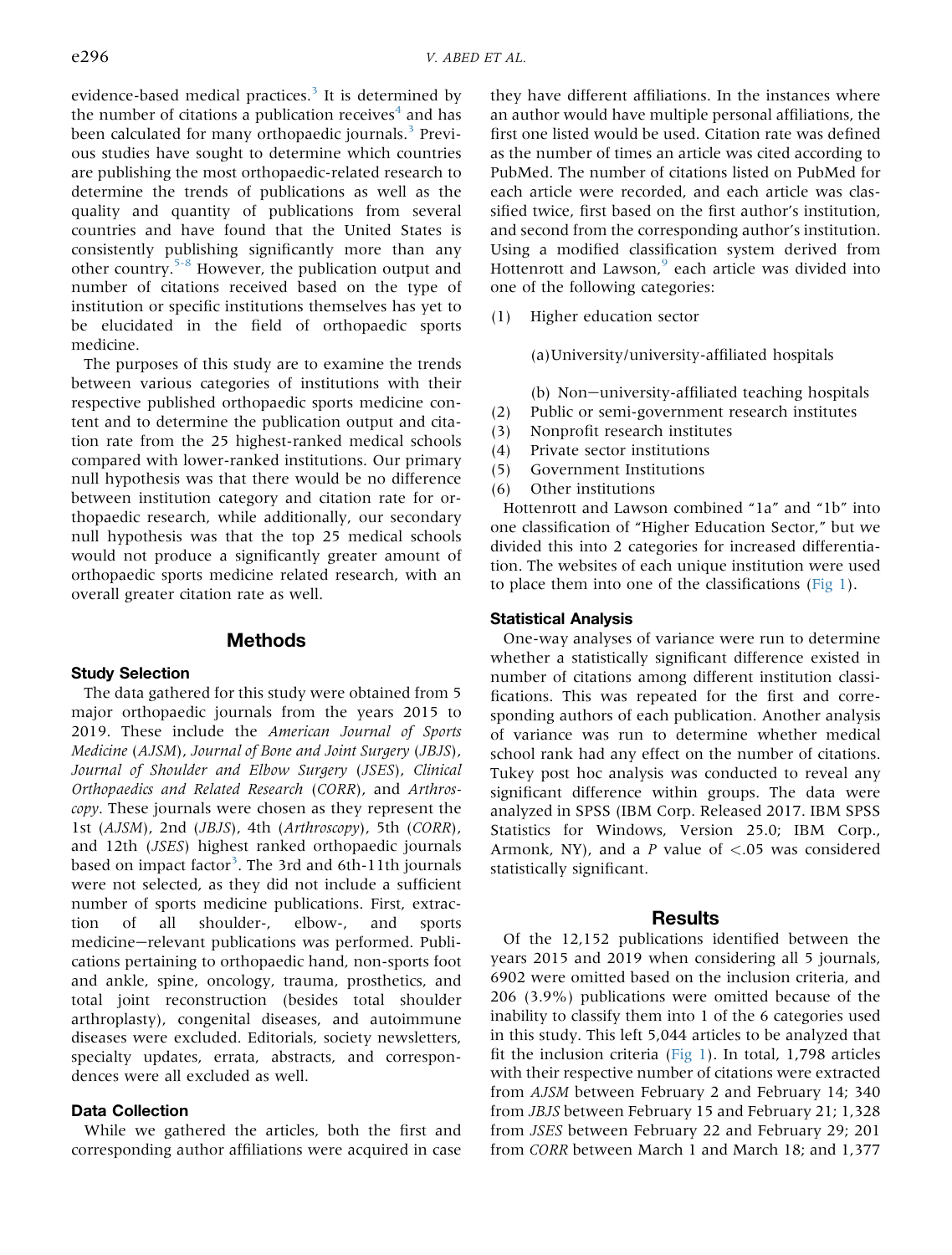<span id="page-3-0"></span>

Fig 1. Flow chart describing the process of classifying sports medicine articles from 5 high-impact orthopaedic journals into 7 categories between the years 2015 and 2019. Inclusion and exclusion criteria are listed, as well as the total number of articles in each step of the process.

from Arthroscopy between April 5 and April 29. There is a statistically significant difference in the number of citations recorded by each classification for both the first and corresponding author, as publications originating from nonprofit research institutions have the highest number of citations on average (6.44 based on first author, standard deviation [SD] 8.83,  $n = 214$ ; 6.62 based on corresponding author, SD 9.65,  $n = 208$ ;  $P \leq$ .001) whereas non-university-affiliated teaching hospitals have the lowest number of citations on average (3.98 based on first author, SD 6.32,  $n = 155$ ; 3.96 based on corresponding author, SD 6.35, n = 153;  $P \leq$ .001).Universities and university-affiliated hospitals produced majority of the articles published (77.0% based on first author, 76.8% based on corresponding author) but have a lower average citation rate (4.48 based on first author, SD 6.67,  $n = 3,886$ ; 4.44 based on corresponding author, SD 6.55,  $n = 3,873$ ;  $P < .001$ ). Additional information, such as mean citation rate for the first and corresponding authors as well as the percentage of publication distribution based on author affiliation, can be found in [Tables 1-3](#page-4-0).

Of the 3,873 university/university-affiliated hospitals when sorting by corresponding author, 2,048 publications were extracted, as they were United States medical schools or affiliates. Medical schools that were "unranked" from U.S. News and World Report 2021 research edition were omitted from analysis ( $n = 95$ , 4.64% of data set). Excluding these unranked schools, 1,953 publications were analyzed. In the few instances in which a hospital had more than 1 medical school affiliate, the higher-ranked school was used for classification. Comparisons were made between their ranks, showcasing the top 10 accounting for  $27.1\%$  (n = 529)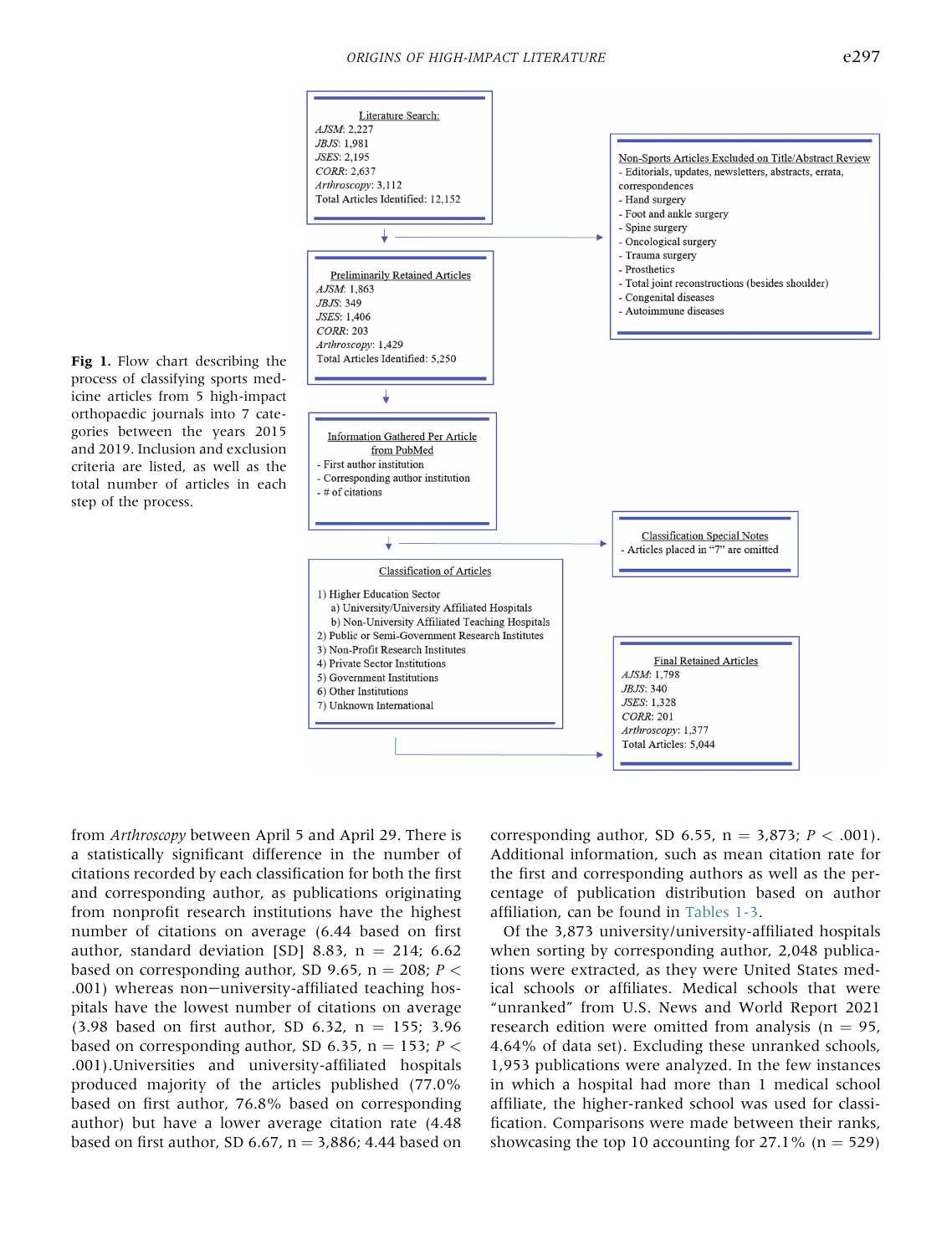|                                               |             | Mean Number  | Standard  |                         |         |
|-----------------------------------------------|-------------|--------------|-----------|-------------------------|---------|
| Classification (First Author)                 | Sample Size | of Citations | Deviation | 95% Confidence Interval | P Value |
| University/university-affiliated hospitals    | 3.886       | 4.48         | 6.67      | 4.27-4.69               |         |
| Non-university-affiliated teaching hospitals  | 155         | 3.98         | 6.32      | 2.98-4.98               |         |
| Public or semi-government research institutes | 11          | 5.09         | 5.15      | $1.63 - 8.55$           |         |
| Nonprofit research institutes                 | 214         | 6.44         | 8.83      | 5.25-7.63               |         |
| Private sector institutions                   | 482         | 5.34         | 8.26      | $4.60 - 6.08$           |         |
| Government institutions                       | 287         | 4.15         | 5.56      | 3.50-4.80               |         |
| Other institutions                            | Q           | 4.33         | 4.36      | 0.98-7.68               |         |
| Total                                         | 5.044       | 4.61         | 6.88      | 4.42-4.80               | < 0.001 |

<span id="page-4-0"></span>Table 1. Citation Rate Stratified by First Author

of all sports medicine publications, 11-25 at 26.0% (n = 508), 26-50 at 24.0% (n = 469), 51-75 at 19.9% (n = 389), and 76+ at 3.0% ( $n = 58$ ) [\(Table 4\)](#page-5-0). No statistical difference between the rank of a medical school and the average number of citations they garner was present  $(P = .47)$ .

## **Discussion**

In this study of 5 orthopaedic medical journals, we observed that with regard to stratifying orthopaedic sports medicine publications produced by U.S. medical schools, the top 25 medical schools produce greater than one-half of the publications. Also, there was a significant difference between the number of citations a publication received and the origin of the publication when accounting for both the first author and corresponding author. In both instances, publications originating from nonprofit research institutions garnered the most citations on average (P < .001), while papers originating from non-university-affiliated teaching hospitals garnered the least amount of citations on average. In addition, our study found that orthopaedic surgeons who work in the private sector publish significantly less than orthopaedic surgeons who work at academic institutions, and that university-affiliated hospitals publish substantially more than non-universityaffiliated hospitals.

The importance of publishing research in the field of academic medicine has been displayed in previous studies and have shown an association between the amount of funding an institution receives and their

research output. $10,11$  $10,11$  A previous study by Hottenrott and Lawson<sup>[9](#page-6-5)</sup> found that authors of bioscience publications affiliated to the greater education sector composed the bulk of published articles, similar to those our study. A study by Movassagi et al. $^{12}$  $^{12}$  $^{12}$  found that the number of authors or number of institutions contributed per publication did not increase the citation rate in orthopaedic sports medicine publications, but they did not break down the specific citation rates per institution type. As a result, there is no conflict between our studies.

Aside from the pressure to publish in academic settings, $\lambda^2$  $\lambda^2$  the reason for a great number of publications originating in academic centers could stem as far back as medical school and residency. In order for a medical school applicant to be competitive in obtaining an orthopaedic surgery residency spot, they must complete research.<sup>[13](#page-6-9)</sup> Schrock et al.<sup>13</sup> found that when comparing matched U.S. seniors with unmatched U.S. seniors, matched seniors had more research products (abstracts, presentations, posters, and publications) (4.6) compared with unmated seniors (3.0), a finding that was statistically significant. Once in residency, those who pursue an academic career postresidency publish more during residency than those who pursue a nonacademic career.<sup>[14](#page-6-10)[,15](#page-6-11)</sup> Namdari et al.<sup>14</sup> found that during orthopaedic residency, those continuing to an academic career had 4.8 publications, compared with only 2.4 for those who did not pursue an academic career, although this finding was not significant. However, when stratifying the publications, they found that there was a statistically significant difference in the

|  | Table 2. Citation Rate Stratified by Corresponding Author |  |  |
|--|-----------------------------------------------------------|--|--|
|  |                                                           |  |  |

| Classification (Corresponding Author)         | Sample Size | Mean Number<br>of Citations | Standard<br>Deviation | 95% Confidence Interval | P Value |
|-----------------------------------------------|-------------|-----------------------------|-----------------------|-------------------------|---------|
| University/university-affiliated hospitals    | 3.873       | 4.44                        | 6.55                  | $4.23 - 4.65$           |         |
| Non-university-affiliated teaching hospitals  | 153         | 3.96                        | 6.35                  | 2.95-4.97               |         |
| Public or semi-government research institutes | 13          | 4.62                        | 4.91                  | 1.65-7.58               |         |
| Nonprofit research institutes                 | 208         | 6.62                        | 9.65                  | 5.30-7.93               |         |
| Private sector institutions                   | 519         | 5.41                        | 8.35                  | $4.69 - 6.13$           |         |
| Government Institutions                       | 270         | 4.43                        | 5.85                  | 3.73-5.13               |         |
| Other institutions                            | 8           | 4.13                        | 5.11                  | $-0.15 - 8.40$          |         |
| Total                                         | 5.044       | 4.61                        | 6.88                  | 4.42-4.80               | < .001  |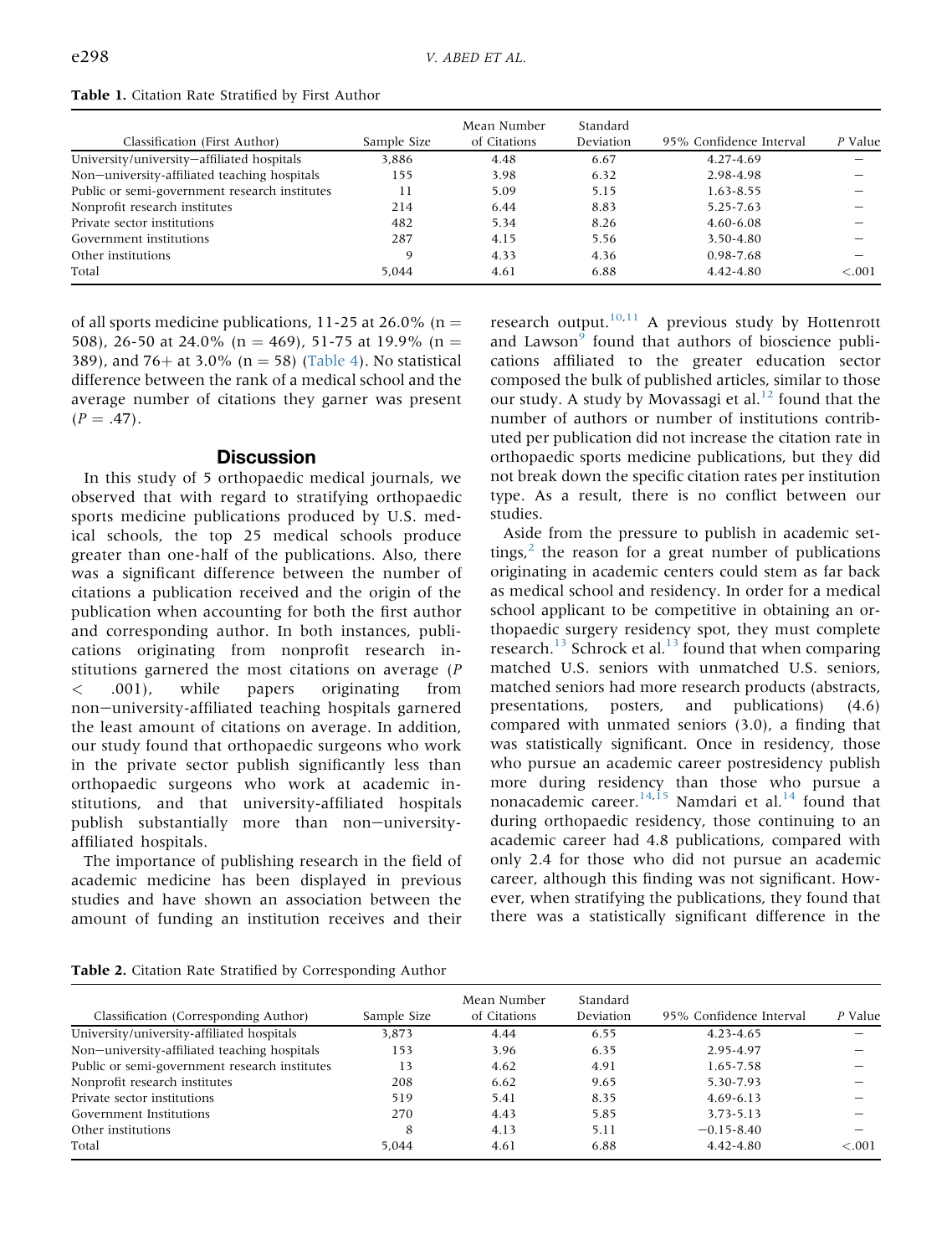| Percentage of Publications by Author Affiliation (First and Corresponding) |                                                       |                                                              |                                                      |                                     |                                   |                            |                       |
|----------------------------------------------------------------------------|-------------------------------------------------------|--------------------------------------------------------------|------------------------------------------------------|-------------------------------------|-----------------------------------|----------------------------|-----------------------|
| Author                                                                     | University/<br>University-<br>Affiliated<br>Hospitals | $Non-$<br>university-<br>Affiliated<br>Teaching<br>Hospitals | Public or Semi-<br>Government<br>Research Institutes | Nonprofit<br>Research<br>Institutes | Private<br>Sector<br>Institutions | Government<br>Institutions | Other<br>Institutions |
| First author<br>Corresponding<br>author                                    | 77.0%<br>76.8%                                        | 3.07%<br>$3.03\%$                                            | $0.22\%$<br>$0.26\%$                                 | 4.24%<br>$4.12\%$                   | 9.56%<br>$10.3\%$                 | 5.69%<br>5.35%             | 0.18%<br>$0.16\%$     |

Table 3. Publication Distribution by Institution and Author Affiliation

number of basic science (0.7 vs 0.4) and review articles (0.9 vs 0.4). This phenomenon was not only seen in orthopaedics, as a systematic review by Straus et al. $^{15}$  $^{15}$  $^{15}$ found that publishing during residency is also associated with a career in academic radiology. The importance of publishing high-impact literature can also largely be attributed to perceived success amongst colleagues, as well as being the basis for promotions.[10](#page-6-6)[,16-18](#page-6-12) Furthermore, it has been stated that top universities from high research output cities produce more research at a relatively lower cost, $10$  which can be a contributing factor as to why academic publications exceed private practice and non-university affiliated hospital research output. Similarly, it was found that increased research output was associated with dedicated research time and a strong mentorship program. These 2 factors are more likely to be associated with a top university than in private practice or a non-university-affiliated hospital.<sup>[10](#page-6-6)</sup> Nevertheless, the publication rate of biomedical sciences originating from private practice institutions has been increasing, but is still low.<sup>[19](#page-6-13)</sup>

Nonprofit research institutions were determined to have the highest citation rate on average, with a higher average citation rate than university and university affiliated publications ( $P < .001$  based on first author and corresponding author). This could be due to many underlying factors in which more research is needed, such as funding, types of research being performed, and reputation of specific institutions themselves. The sample size of this group is also much smaller than the university and university affiliated group, which could affect results.

U.S. News and World Report medical school rankings are determined in large part by National Institutes of Health research funding. $20$  This, in turn, can support more intangibles of conducting research, such as manuscript preparation, biostatistical support, or other ancillary support, resulting in the increased publication output from greater ranked schools. However, when comparing the average number of citations per publication, there was no significant difference, implying that when lower ranked schools do publish, the quantity of viewership of their publications are similar to their higher ranked counterparts.

Different research and citation trends of published articles in the field of orthopaedic surgery have been studied. For example, Movassagi et al. $^{12}$  identified 2 independent predictive factors that result in greater citation rates of published articles: the first being articles published in AJSM were more likely to have a greater citation rate and the second being articles focusing on the hip were more likely to have greater citation rates. Furthermore, in a study conducted by Kortlever et al.,  $21$ there was no difference in the likelihood of an article being cited based on whether the article was published in a subscription-based journal versus an open-access journal. Though the results from these studies analyze different factors than those analyzed in this study, it provides additional support to the citation trends seen in published articles within the field of orthopaedic surgery.

#### Limitations

This study was not without limitations. Since data on the number of citations were gathered in the first quadrimester of 2020, most articles published in 2019

<span id="page-5-0"></span>Table 4. Citation Distribution by Medical School Rank

| Percentage of Citations by Medical School Rank (Corresponding Author) |                               |                          |                    |                         |  |  |  |
|-----------------------------------------------------------------------|-------------------------------|--------------------------|--------------------|-------------------------|--|--|--|
| Medical School Rank                                                   | Percentage of Total Citations | Mean Number of Citations | Standard Deviation | 95% Confidence Interval |  |  |  |
| $1 - 10$                                                              | $27.1\%$ n = 529              | 4.36                     | 5.83               | 3.86-4.86               |  |  |  |
| $11 - 25$                                                             | $26.0\% \text{ n} = 508$      | 5.06                     | 7.24               | 4.43-5.69               |  |  |  |
| $26 - 50$                                                             | $24.0\%$ n = 469              | 5.04                     | 8.25               | 4.30-5.79               |  |  |  |
| 51-75                                                                 | $19.9\% \text{ n} = 389$      | 4.57                     | 6.84               | 3.89-5.25               |  |  |  |
| $76+$                                                                 | $3.0\% \text{ n} = 58$        | 4.81                     | 8.65               | 2.54-7.08               |  |  |  |

NOTE.  $n =$  sample size.